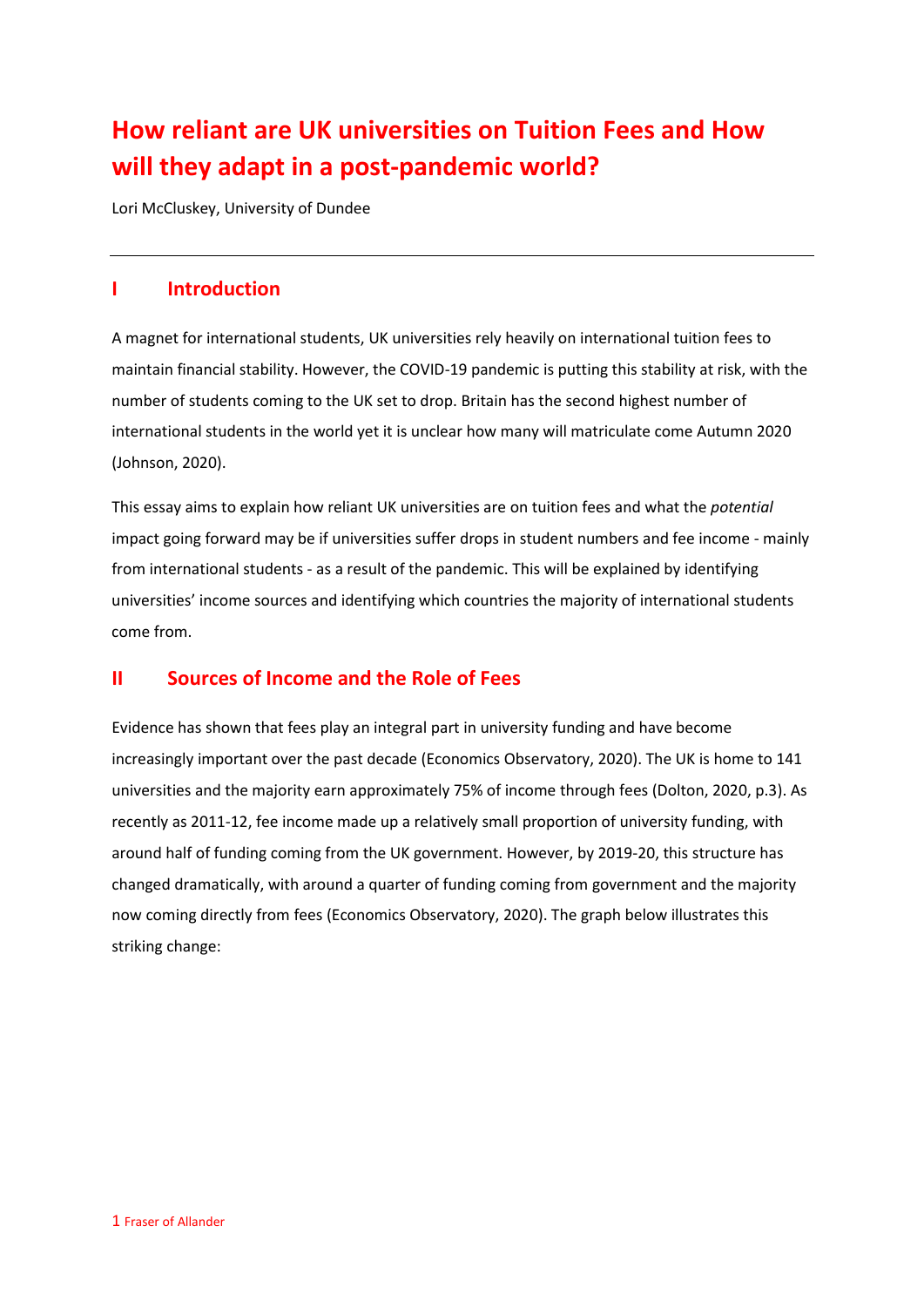

### *Chart 1: Higher Education Funding to Universities £ million, 2018/19 prices*

### *Source: [Dolton, 2020, p.17](https://www.niesr.ac.uk/publications/economics-uk-university-system-time-covid-19)*

In 2018-19, the total income from international fees to universities was £7 billion, equating to around 17.3% of funding as a whole. However, some universities are much more reliant on this income stream than others (Dolton, 2020, p.4). Scottish universities in particular are in a vulnerable position as they have had to become very dependent on receiving international fees as a source of income, since Scottish students do not pay fees. Their main sources of income are: income from the Scottish Funding Council (to cover fees for Scottish and EU students), fees from English, Welsh and Northern Irish students (up to £9,000 per year) and international fees, which are uncapped, and can total up to £30,000 per year. Additionally, older universities in Scotland (typically established pre-1990) tend to have more international students than newer universities, therefore they are more reliant on this income stream (McIvor, 2020).

This £7 billion is extremely important to universities as it covers losses which arise through research and contributes to the delivery of costly subjects, such as lab-based subjects and those which are crucial to the UK's creative sectors. For example, 56% of students at University of the Arts London (ranked second worldwide for art and design in the QS World University Rankings) are international students (Johnson, 2020), which exemplifies the importance of international fees and how they help sustain the UK's world-leading university system.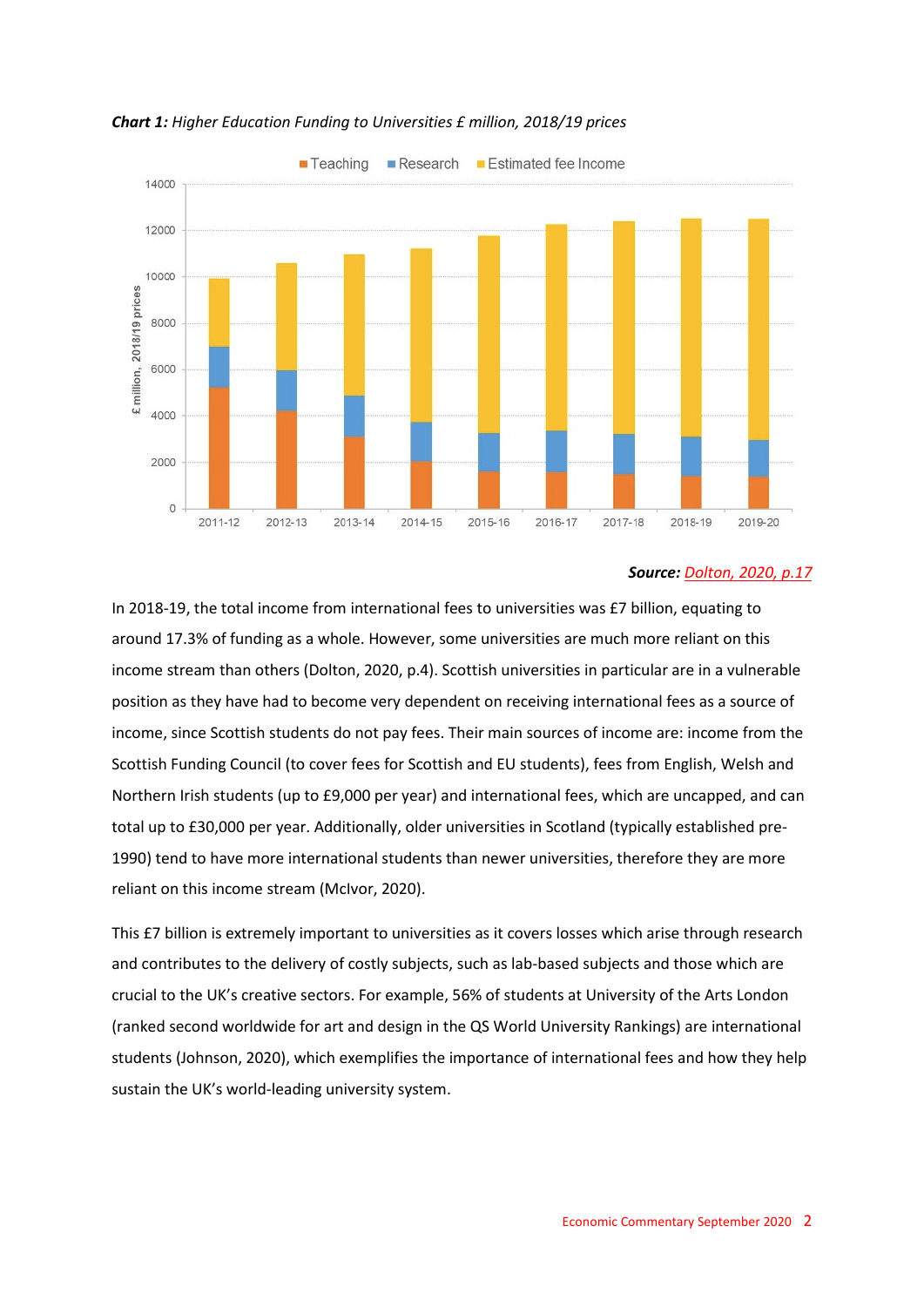# **III Which countries do the majority of international students come from?**

As is now apparent, universities depend heavily on international fees but evidence shows that from 2006/07-2018/19, the number of new students coming from China to the UK increased dramatically (from 25,000 to around 90,000 by 2019), while numbers from other countries remained constant (Economics Observatory). The graph below illustrates this scenario:



*Chart 2: First Year Non-UK Students by Domicile, 2006/7 to 2018/19*

### *Source: [HESA, 2020](https://www.hesa.ac.uk/data-and-analysis/students/chart-6)*

This demonstrates just how dependent universities are on Chinese students and therefore any major disruption, such as the pandemic, that hinders Chinese students from enrolling, puts universities in a vulnerable and potentially unstable position.

Chinese students make up the largest percentage of international students in the UK and in 2019, 115,014 study visas were issued to Chinese students, contributing to 45% of the total number issued (British Council, 2020). However, due to the pandemic, English language examinations - which prospective students must undertake to be admitted to UK universities – have been cancelled in China, deterring students from enrolling.

If admissions from China (as well as Hong Kong, Macau, South Korea and Japan) were to fall by only 10%, universities could be facing fee losses of more than £200 million (Rodionova, 2020). In 2020, it cost international students between approximately £10,000 and £26,000 per year to study in the UK,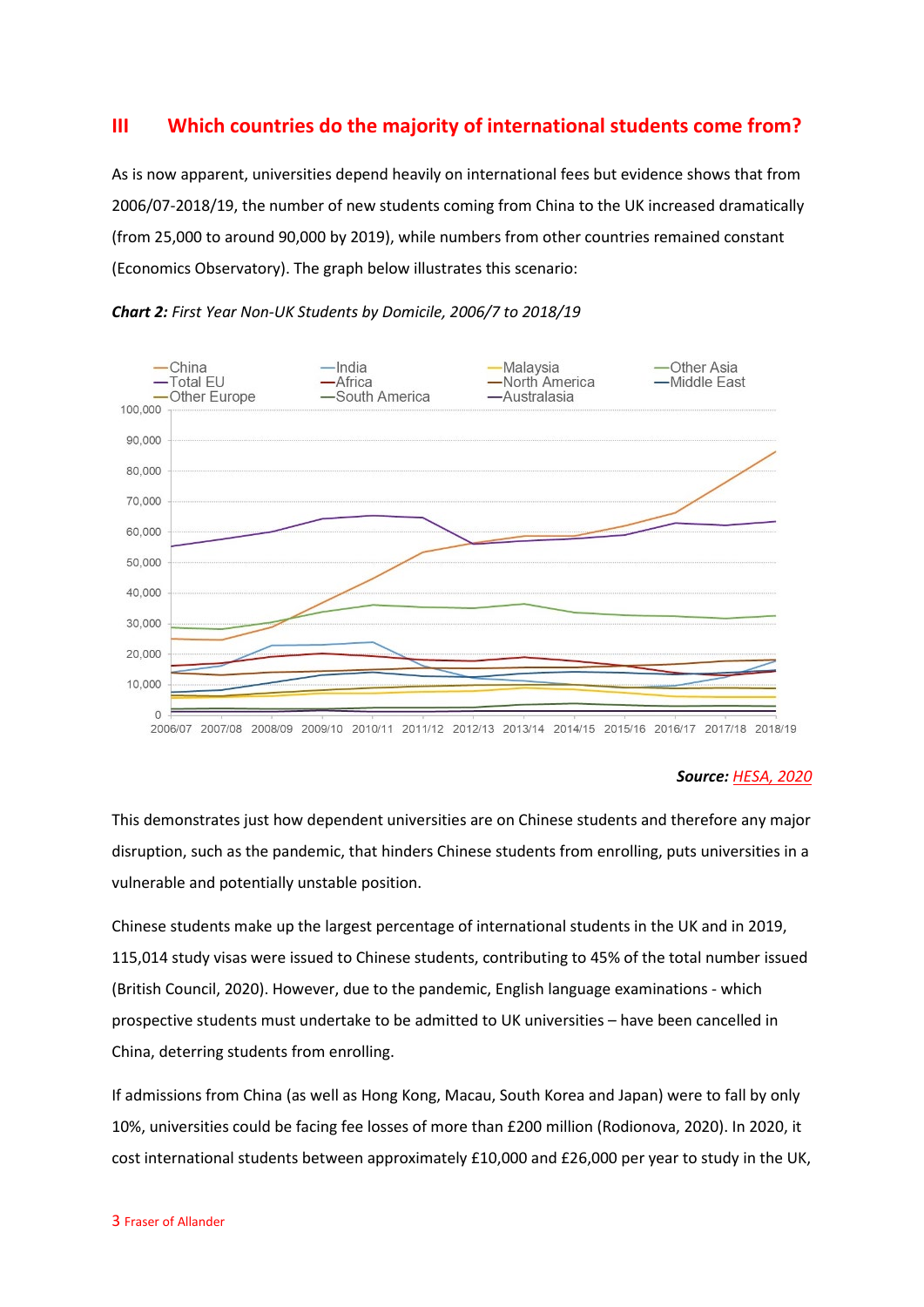depending on degree type and the university they attended. However, degrees in medicine can cost up to around £58,600 annually (THE, 2020).

A survey of around 11,000 Chinese students contemplating studying in the UK - carried out between 27<sup>th</sup> March and 3<sup>rd</sup> April 2020 - showed that 39% were undecided on whether or not to come, in light of the pandemic, due to worries over health, personal safety and finances (British Council, 2020). This uncertainty makes it difficult for universities to know what plans they must put in place going forward and how much of a funding gap they face if they lose out on receiving these high fees.

### **IV What happens next?**

As it is difficult to predict how severe the problem will be, many universities are preparing for worstcase scenarios: a drop of 75% in international students and 20% in domestic students this September. This would put universities in deep financial trouble, with predictions that every UK university would likely be insolvent, excluding Oxford and Cambridge (Economics Observatory, 2020). Warnings have also been given regarding the gaps in student intake for 2020 across universities, meaning that some university populations may grow while others shrink and may no longer be financially operable (Coughlan, 2020).

Regarding the details of these potential declines in student numbers, the most uncertainty lies within the number of first-year students choosing to start university. School leaver results are being awarded using students' predicted grades, however, this could mean that more students fulfil conditional offers due to over-estimation of grades by teachers, according to NIESR. Still, this does not mean that there will be more first-years starting university, as a higher proportion than normal may choose to defer. Alternatively, it appears that those moving into second or third/final year will likely continue their studies, regardless of which format this takes (Dolton, 2020, p.20).

To cut costs and finance their operations with less students and income, universities are considering various options such as: hiring less staff, redundancies and even shutting-down departments or ceasing to offer degree courses which are deemed low-quality or low value for money. Additionally, London Economics report 2020 estimates up to 30,000 jobs may be lost within the UK's higher education sector (Dolton, 2020, p.24). There are hopes that these measures will not be needed and that these job loss estimates do not transpire, if worst case scenarios do not occur and demand from countries such as China and India is still there come Autumn 2021 (Dolton, 2020, p.24-25).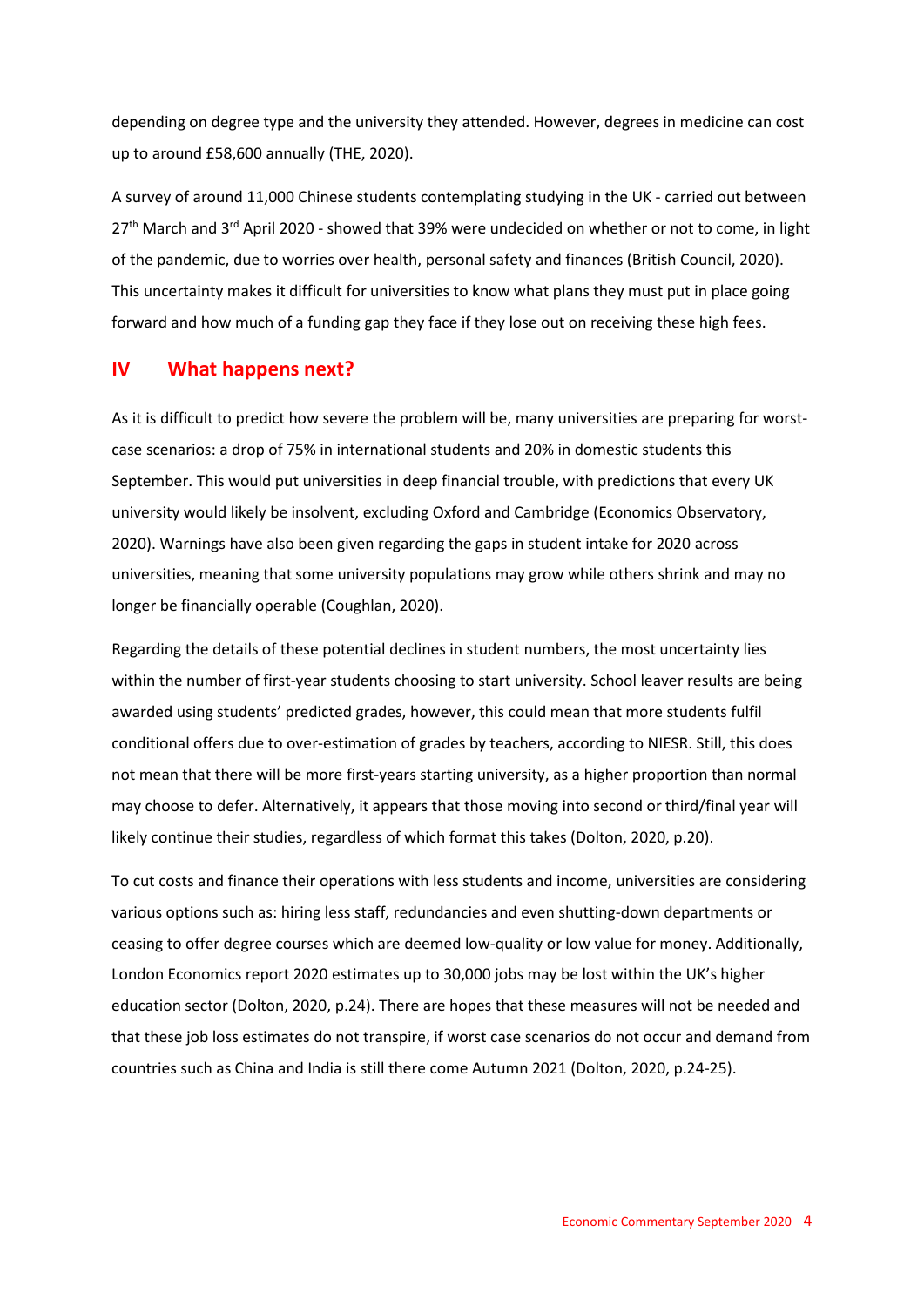As for government support, Johnson states that without it, maintaining the UK's prestigious higher education system (with three universities in the world's top ten and thirty-one in the world's top two-hundred) would be unfeasible (Johnson, 2020). Furthermore, Convenor of Universities Scotland, Professor Andrea Nolan, warned that financial aid from both Scottish and UK governments is essential to maintain high educational standards and support Scottish universities in the long-run (McIvor, 2020). Universities UK asked the UK government for £2.2 billion to aid immediate funding for research projects, which was denied. Instead, funding for research will be increased by just £100 million and an advance on income from undergraduate fees from the Student Loan company of £2.6 billion will be allowed, constituting approximately a 10% loan of fee income to universities. In the short-run, this will save some universities, however, many may face future financial problems when these loans must be paid back (Economics Observatory, 2020).

On a more positive note, the pandemic has forced universities to quickly implement online and distance learning, which was not widely utilised before. This is arguably more accessible to middleincome families who may struggle to send their children abroad to embark on lengthy degree programmes with high fees. Therefore, the pandemic may have sparked new opportunity for universities. Conventional multi-year degree courses will likely continue to be demanded, especially by more-privileged groups, however, the development of online learning may move UK universities forward and allow them to draw students from a wider spectrum of society (Johnson, 2020).

### **V Conclusion**

It is evident that tuition fees have become extremely important to UK universities, providing a main source of funding for many. International fees in particular are crucial as they are typically higher than domestic fees, with those from Chinese students contributing to the majority of international fees received.

With COVID-19 hindering students from coming to the UK, universities face an unstable future, characterised by reduced student numbers and income, with job losses, hiring freezes and degree programme closures likely to occur as a result, if worst-case scenarios ensue.

There are hopes that this is a temporary slump and demand from international students will be restored come Autumn 2021, along with perhaps more accessible online learning opportunities. However, for the time being it appears to be a matter of wait and see, putting the UK's excellent higher education reputation at risk. Whatever happens this coming Autumn may be a 'make or break' moment.